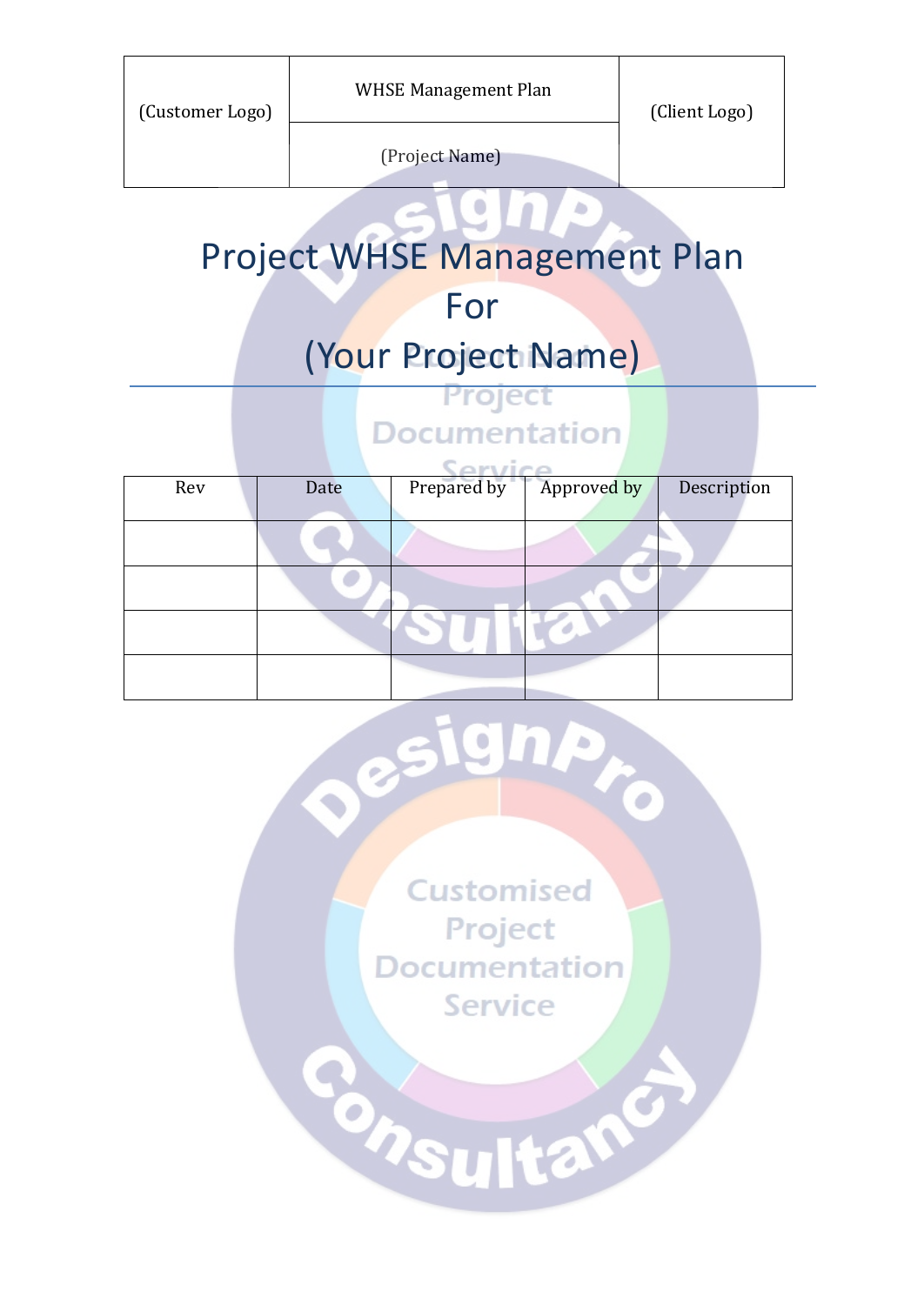| (Customer Logo)          |                                                                               | WHSE Management Plan | (Client Logo) |  |  |  |  |
|--------------------------|-------------------------------------------------------------------------------|----------------------|---------------|--|--|--|--|
|                          |                                                                               | (Project Name)       |               |  |  |  |  |
|                          |                                                                               |                      |               |  |  |  |  |
| <b>Table of Contents</b> |                                                                               |                      |               |  |  |  |  |
| Project                  |                                                                               |                      |               |  |  |  |  |
|                          |                                                                               |                      |               |  |  |  |  |
| $\mathbf{1}$             | <b>Documentation</b><br>PROJECT WHSE POLICY<br>6                              |                      |               |  |  |  |  |
|                          | <b>Service</b><br>12<br>SITE WHSE ORGANISATION<br>2                           |                      |               |  |  |  |  |
| 4                        | 21<br><b>SITE SAFETY RULES</b><br>3                                           |                      |               |  |  |  |  |
| 5                        | SITE WHSE MEETINGS & INSPECTIONS<br>34<br>39<br>TRAINING & SAFETY ORIENTATION |                      |               |  |  |  |  |
| 6                        | <b>EMERGENCY RESPONSE PLAN</b><br>42                                          |                      |               |  |  |  |  |
| 7                        | SAFETY EVENTS REPORT                                                          |                      | 53            |  |  |  |  |
| 8                        | 55<br>REWARD AND PUNISHMENT ON CONSTRUCTION & COMMISSIONING SITES             |                      |               |  |  |  |  |
| 9                        | 56<br>RISK MANAGEMENT PROCESSES                                               |                      |               |  |  |  |  |
| 10                       | 65<br><b>HEALTH CARE</b>                                                      |                      |               |  |  |  |  |
| 11                       | 70<br><b>EXTERNAL COMMUNICATION</b>                                           |                      |               |  |  |  |  |
| 12                       | 70<br><b>WHSE PLAN UPDATE</b>                                                 |                      |               |  |  |  |  |
| 13                       | LIST OF IMPORTANT SAFETY MEASURES<br>71                                       |                      |               |  |  |  |  |
| 14                       | <b>ABBREVIATIONS</b>                                                          |                      | 82            |  |  |  |  |
|                          |                                                                               |                      |               |  |  |  |  |
|                          |                                                                               | <b>Customised</b>    |               |  |  |  |  |
|                          | Project                                                                       |                      |               |  |  |  |  |
|                          | <b>Documentation</b>                                                          |                      |               |  |  |  |  |
|                          |                                                                               |                      |               |  |  |  |  |
| <b>Service</b>           |                                                                               |                      |               |  |  |  |  |
|                          |                                                                               |                      |               |  |  |  |  |
|                          |                                                                               |                      |               |  |  |  |  |
|                          |                                                                               |                      |               |  |  |  |  |
| hsultan                  |                                                                               |                      |               |  |  |  |  |
|                          |                                                                               |                      |               |  |  |  |  |